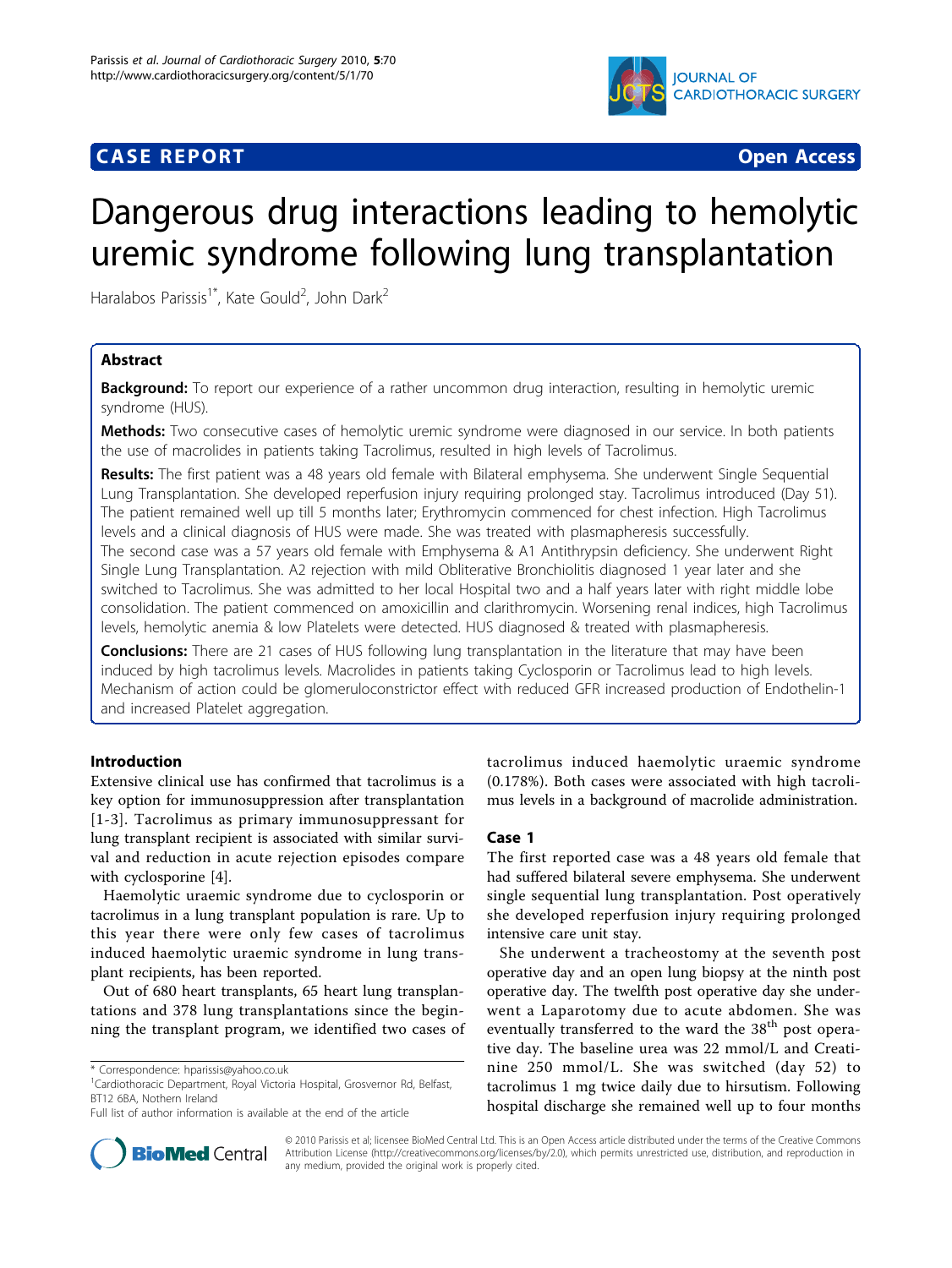

where she developed a chest infection and treated with erythromycin. She was admitted to a local hospital (day 120) with worsening clinical picture, uremia (urea 24 mmol/L and Creatinine 490 mmol/L) hemolytic anemia, thrombocytopenia and trough tacrolimus levels of 21 ng/ml (normal 5-15 ng/ml). See Figure 1

Clinical diagnosis of HUS was made. She was treated with plasmapheresis (plasma exchange) daily until the platelet count normalized 8 days later.

## Case 2

The second reported case was a 57 years old, female with a clinical diagnosis of severe emphysema and A1 Antithrypsin deficiency.

She underwent right single lung transplantation. She was discharged home on day 21st. She had a mild renal impairment with the urea of 15 mmol/L and creatinine of 220 mmol/L. She was treated for singles one year later.

She had an A2 rejection 14 months later and a falling FEV1 from 1.26 L to 0.7 L. CT chest (16 months later) showed features consisted with mild Obliterative Bronchiolitis. At this stage she was switched to Tacrolimus 3 mgr BD. By the end of two years and four months following transplantation she has had no further deterioration in lung function and she was on tacrolimus 1 mgr/0.5 mgr, prednisolone 10 mgr and azathioprine 75 mgr daily.

Unfortunately the same period she developed a colonic perforation due to diverticular disease and had a colostomy.

Two years and seven months following her transplantation she was admitted to her local hospital with right side chest pain & breathlessness and right middle lobe consolidation and was treated as pneumonia with amoxicillin and clarithromycin.

The patient was transferred to our service 7 days later with unresolving pneumonia and worsening renal indices (urea from 14 mmol/L to 29 mmol/L and creatinine from 171 mmol/L to 235 mmol/L). The Hemoglobin was 9.6 g/dL, WCC 9.7  $x10^3/\text{mm}^3$ , Platelets 188.000/mm<sup>3</sup> , urea 28.8 mmol/L, creatinine 239 mmol/ L, total bilirubin 19 mmol/L, with normal liver function tests. Arterial Blood Gases on 2 lt of Oxygen showed Ph:7.27, PCO2:4.0 KPa, PO2:10.7 KPa, BE:-12. The tacrolimus level was 7.0 ng/mL. She underwent bronchoscopy & Bronchoalveolar lavage. D-Dimers were not elevated. The patient was allergic to dye therefore a CT pulmonary angiogram was not performed. The clinical picture was considered to be due to an underlying rejection and she was augmented with IV methylprednisolone.

• One day following admission:

Full Treatment for Pulmonary Embolism with tinzaparin. Dialysis was commenced for high Potassium: 6.3 mmol/L and acidosis. High Tacrolimus Levels > 30 ng/ mL were also detected. Azothioprine and tacrolimus were stopped.

• Two days following admission:

Falling Haemoglobin to 8.4 g/dL, platelets 126.000/  $mm<sup>3</sup>$ 

• Three days following admission:

Episode of VT. Hb 8.2  $g/dL$ , platelets 99.000/mm<sup>3</sup>, Tacrolimus level 28.6 ng/mL(see Figure [2\)](#page-2-0)

• Four days following admission:

Haemoglobin 7.6 g/dL, platelets 75.000/mm<sup>3</sup>, Serum iron 16 mmol/L (normal 11-29 mmol/L), ferrittin 1571 ng/ml.

• Five days following admission:

Anaemia (Hb: 6.7 g/dL) & Thrombocytopenia (Platelets: 65.000/mm<sup>3</sup>). Blood film showed fragmented red cells. The clotting screen was normal, LDH 1280 U/L, and heparine induced antibodies screen was negative. The diagnosis of HUS was made

• Six days following admission:

Plasmapheresis commenced (Hb: 9.8 g/dL, platelets 52.000/mm<sup>3</sup>)

• Seven days following admission: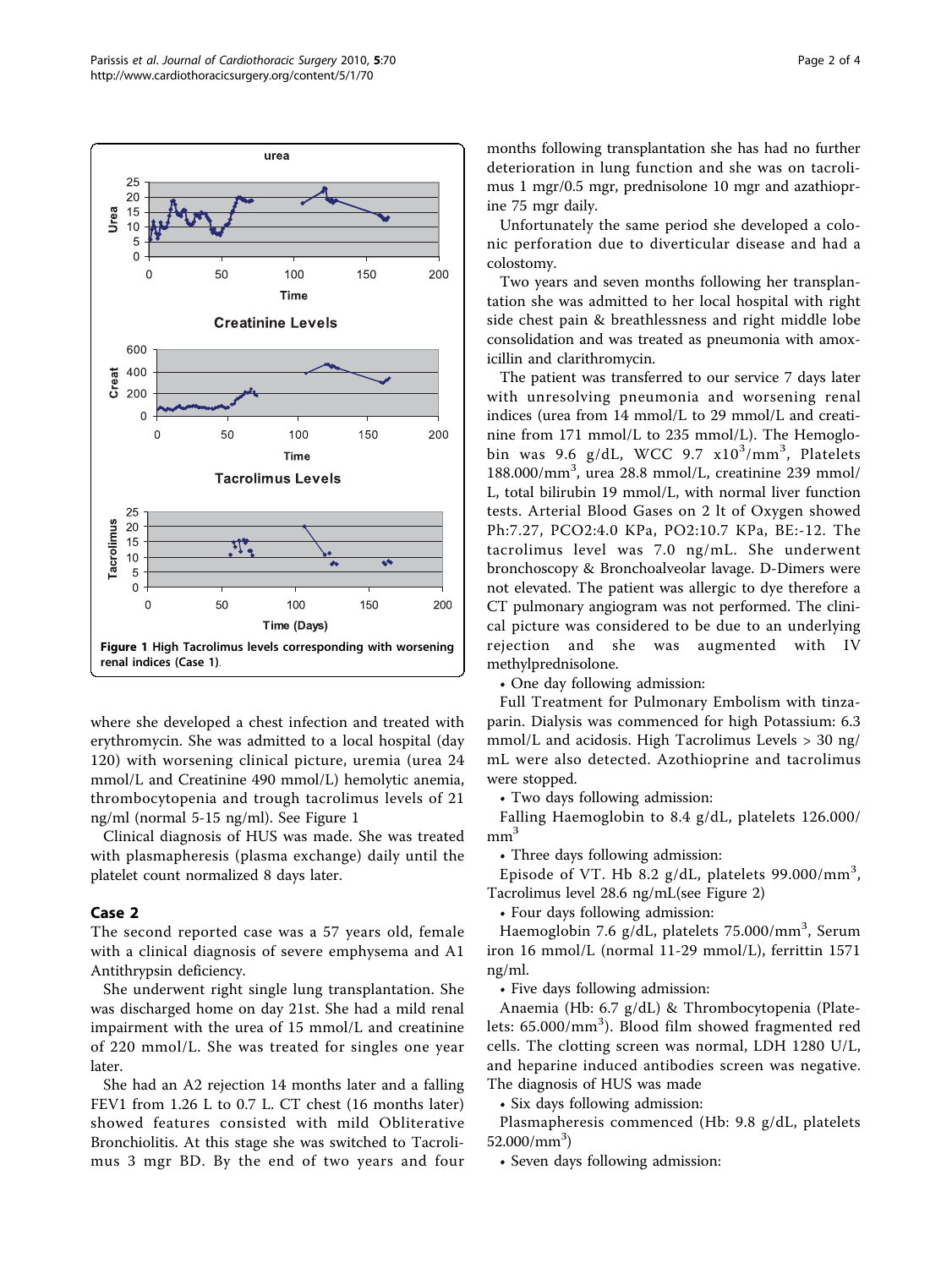<span id="page-2-0"></span>

Plasma exchange continued, for the next 5 days. At this stage the patient's clinical picture improved and the platelet count has risen to 159.000/mm $^{\bar{3}}$ . In the mean time the immunosuppressant regime had been changed to MMF and rapamycin.

## **Discussion**

Thrombotic thrombocytopenic purpura- haemolytic uraemic syndrome is an inclusive term describing diverse symptoms of multiple etiologies with common features of thrombocytopenia, microangiopathic haemolytic anaemia, normal clotting screen and also renal, neurological and gastrointestinal involvement [[5\]](#page-3-0).

There are two principle mechanisms [[5](#page-3-0)] by which drugs may cause HUS:

A dose related toxicity (eg. cyclosporin) whereby the onset is gradual and an immune mediated reaction (eg. clopidogrel) whereby the onset is explosive and re-exposure produces immediate recurrence. Infection per say is not a significant precipitating factor for post-transplant hemolytic uremic syndrome [[5\]](#page-3-0).

A total number of 91 cases of haemolytic uraemic syndrome in adult solid organ transplant recipients were reported by 1996 [[6](#page-3-0)] 90% renal 8% Liver & 2% Heart -Lungs. 96% of the cases occurred within 1 year. In the majority of renal cases and all non-renal transplants HUS was attributed to the use of cyclosporin. Only 4 patients developed HUS while on tacrolimus, including 1 renal transplant recipient and 3 liver transplant recipients. Graft loss due to HUS occurred in 43% of renal transplant recipients. The overall mortality was 13%.

Tacrolimus associated HUS first described by Schmidt et al [[7\]](#page-3-0) in a renal recipient in 1991. Until 1999 there were 21 cases reported of tacrolimus associated thrombotic microangiopathy. There were no lung transplant cases in this report.

Various studies have looked at the patient's demographics and also the incidence of HUS amongst transplant recipients [\[8](#page-3-0)], [[9\]](#page-3-0), [[10\]](#page-3-0): tacrolimus-associated HUS is more frequent in females. The incidence of FK506 associated thrombotic microangiopathy (TMA) is between 1% and 4.7% and the prevalence is between 0.14 and 0.7% [\[9\]](#page-3-0).

Tacrolimus-associated HUS following lung transplantation was not reported in the literature up until 1999

Table 1 Literature review of Tacrolimus induced HUS following Lung Transplantation

| Case | Age/<br>Gender | disease     | Time to HUS (months) | Dose<br>mgr/day | Level<br>ng/mL  | operation    | <b>References</b>        | year |
|------|----------------|-------------|----------------------|-----------------|-----------------|--------------|--------------------------|------|
|      | 60/F           | <b>COAD</b> | 9                    | 6/6             | 16.7            | LtLTx        | Myers J et al<br>(11)    | 1999 |
|      | 62/M           | emphysema   | 30                   | 6               | 16.3            | RtI Tx       | Shitrit D et al<br>(12)  | 2003 |
| 3.   | 56/F           | emphysema   | 36                   | Not reported    | Not<br>reported | $ t $ Tx     | Boctor FN.<br>et al (13) | 2006 |
| 4    | 48/F           | emphysema   |                      | 0.5/0.5         | 20              | <b>SSLTx</b> | Own experience           | 2003 |
| 5.   | 57/F           | emphysema   | 19                   | 1/0.5           | > 30            | RtLTx        | Own experience           | 2003 |

LtLTx: Left Lung Transplantation

RtLTx: Right Lung Transplantation

SSLTx: Single sequential Lung Transplantation